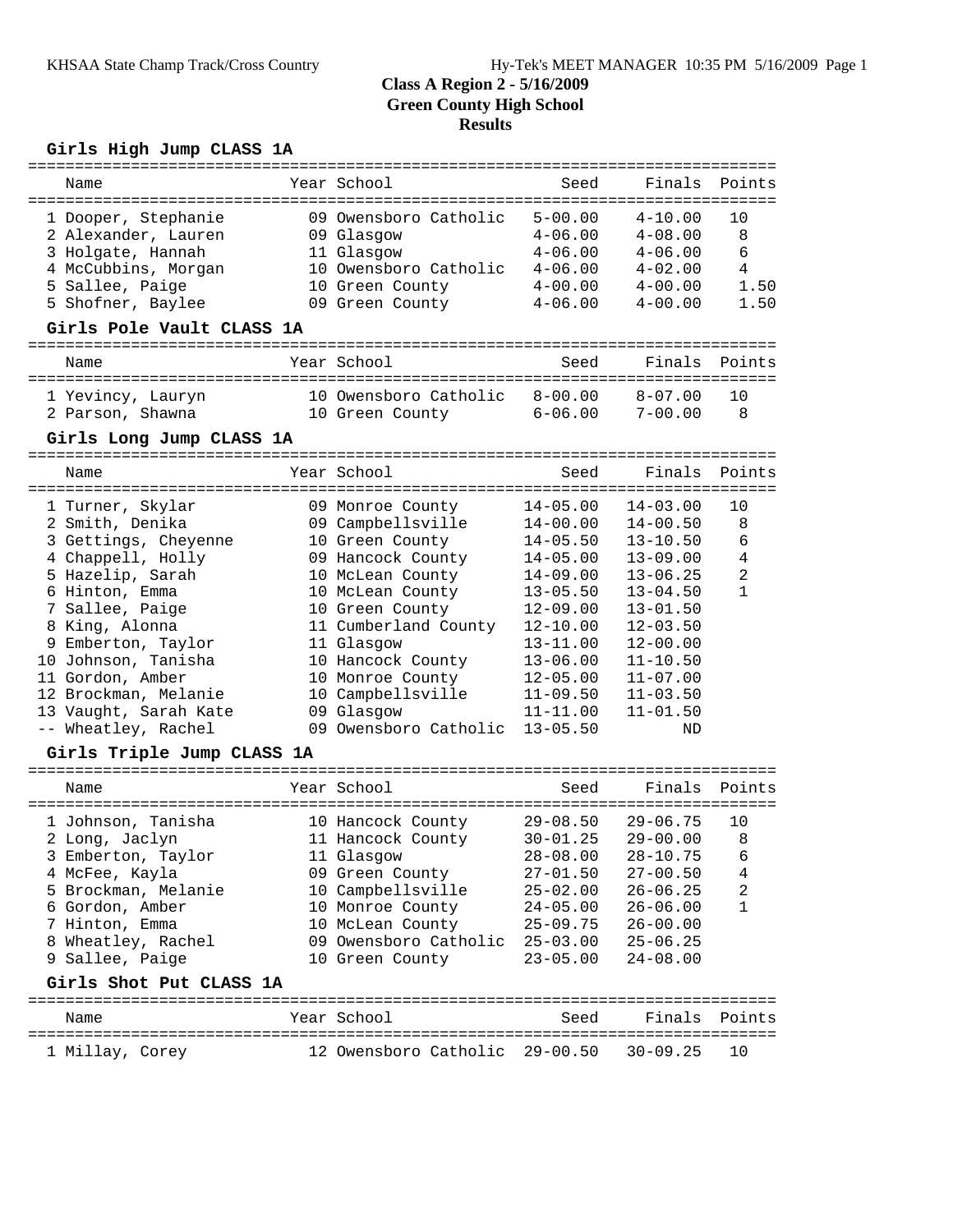## **....Girls Shot Put CLASS 1A**

| 2 Tooley, Kayla     | 08 Monroe County      | $30 - 06.00$ | $30 - 07.50$ | - 8            |
|---------------------|-----------------------|--------------|--------------|----------------|
| 3 Washington, Jami  | 10 Campbellsville     | $29 - 01.00$ | $29 - 10.75$ | 6              |
| 4 Sebastian, Summer | 11 Green County       | $30 - 11.50$ | $29 - 07.50$ | $\overline{4}$ |
| 5 Taylor, Courtney  | 11 Glasgow            | $29 - 11.00$ | $26 - 11.75$ | $\mathfrak{D}$ |
| 6 Williams, Whitney | 11 Glasgow            | $27 - 06.00$ | $26 - 03.50$ | $\mathbf{1}$   |
| 7 Black, Kelsey     | 11 Cumberland County  | $24 - 07.00$ | $25 - 09.25$ |                |
| 8 Houston, Sarah    | 10 Owensboro Catholic | $24 - 00.00$ | $23 - 07.75$ |                |
| 9 England, Blakeley | 10 Monroe County      | $22 - 03.00$ | $23 - 03.25$ |                |
| 10 Embry, Tabatha   | 10 Hancock County     | $20 - 07.00$ | $21 - 08.00$ |                |
| 11 Atherton, Alicia | 10 McLean County      | $18 - 08.00$ | $20 - 09.75$ |                |
| 12 Smith, Mariah    | 10 McLean County      | $19 - 07.00$ | $18 - 10.50$ |                |

#### **Girls Discus Throw CLASS 1A**

|    | Name                 | Year School           | Seed       | Finals Points |                |
|----|----------------------|-----------------------|------------|---------------|----------------|
|    | 1 Millay, Corey      | 12 Owensboro Catholic | $115 - 02$ | $105 - 05$    | 10             |
|    | 2 Sebastian, Summer  | 11 Green County       | $78 - 07$  | $94 - 01$     | 8              |
|    | 3 Houston, Sarah     | 10 Owensboro Catholic | $65 - 08$  | $73 - 08$     | 6              |
|    | 4 Black, Kelsey      | 11 Cumberland County  | $64 - 07$  | $68 - 11$     | 4              |
|    | 5 Martin, Amber      | 12 Glasgow            | $67 - 09$  | $67 - 11$     | $\mathfrak{D}$ |
|    | 6 Baker, Kathryn     | 12 Campbellsville     | $72 - 09$  | $63 - 05$     | 1              |
|    | 7 Washington, Jami   | 10 Campbellsville     | $62 - 03$  | $60 - 04$     |                |
|    | 8 Taylor, Courtney   | 11 Glasgow            | $60 - 10$  | $57 - 07$     |                |
|    | 9 Smith, Mariah      | 10 McLean County      | $52 - 07$  | $55 - 11.50$  |                |
|    | 10 England, Blakeley | 10 Monroe County      | $56 - 11$  | $54 - 10$     |                |
| 11 | Embry, Tabatha       | 10 Hancock County     | $55 - 08$  | $47 - 07$     |                |
|    | 12 Arnold, Elizabeth | 10 McLean County      | $49 - 07$  | $44 - 06.50$  |                |
|    | 13 Foote, Robyn      | 11 Green County       | $37 - 01$  | $44 - 03$     |                |
|    |                      |                       |            |               |                |

#### **Boys High Jump CLASS 1A**

| Name                                                                                                                                                                              | Year School                                                                                                                                                                                | Seed                                                                                                                                | Finals Points                                                                                                                          |                         |
|-----------------------------------------------------------------------------------------------------------------------------------------------------------------------------------|--------------------------------------------------------------------------------------------------------------------------------------------------------------------------------------------|-------------------------------------------------------------------------------------------------------------------------------------|----------------------------------------------------------------------------------------------------------------------------------------|-------------------------|
| 1 Willis, Matt<br>2 Burden, David<br>3 Sublett, Jalen<br>4 Goldsmith, David<br>4 Thomasson, Michael<br>6 Storm, Deron<br>7 Tindle, David<br>8 McIntyre, Landon<br>9 Taylor, James | 12 Owensboro Catholic<br>10 McLean County<br>09 Glasgow<br>12 Green County<br>11 Hancock County<br>12 Owensboro Catholic<br>12 Hancock County<br>09 Cumberland County<br>12 Campbellsville | $6 - 05.00$<br>$5 - 10.00$<br>$5 - 06.00$<br>$5 - 02.00$<br>$5 - 08.00$<br>$5 - 02.00$<br>$5 - 05.00$<br>$5 - 04.00$<br>$5 - 06.00$ | $6 - 02.00$<br>$5 - 10.00$<br>$5 - 08.00$<br>$5 - 02.00$<br>$5 - 02.00$<br>$J5 - 02.00$<br>$J5 - 02.00$<br>$J5 - 02.00$<br>$5 - 00.00$ | 1 O<br>8<br>6<br>3<br>3 |
|                                                                                                                                                                                   |                                                                                                                                                                                            |                                                                                                                                     |                                                                                                                                        |                         |
|                                                                                                                                                                                   |                                                                                                                                                                                            |                                                                                                                                     |                                                                                                                                        |                         |

## **Boys Pole Vault CLASS 1A**

| Name              | Year School           | Seed        | Finals Points |     |
|-------------------|-----------------------|-------------|---------------|-----|
| 1 Mahoney, Justin | 09 Owensboro Catholic | 9-06.00     | $9 - 09.00$   | 1 O |
| 2 Weafer, Mitchel | 10 Owensboro Catholic | $9 - 00.00$ | $9 - 00.00$   | 8   |
| 3 Taylor, Matthew | 12 Green County       | $8 - 00.00$ | $8 - 06.00$   | 6   |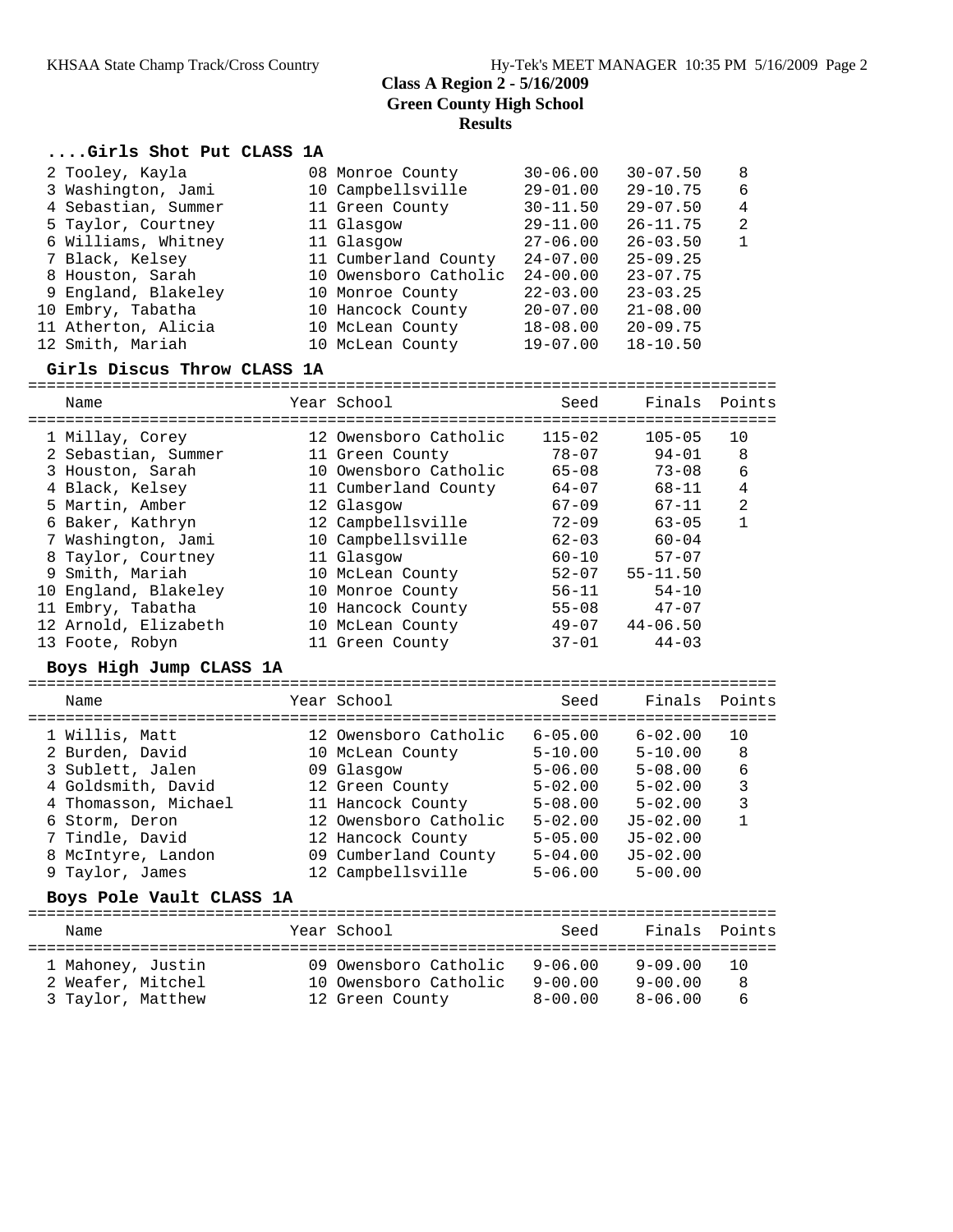#### **Boys Long Jump CLASS 1A**

| Name                      | Year School                    | Seed         | Finals        | Points         |
|---------------------------|--------------------------------|--------------|---------------|----------------|
| 1 McCubbin, Michael       | 12 Campbellsville              | 19-09.00     | $20 - 07.25$  | 10             |
| 2 Willis, Matt            | 12 Owensboro Catholic          | $19 - 11.50$ | $19 - 07.50$  | 8              |
| 3 Kendall, Tanner         | 10 Monroe County               | $19 - 05.00$ | $19 - 03.00$  | 6              |
| 4 Edwards, Collin         | 11 Owensboro Catholic          | $18 - 00.75$ | $18 - 07.50$  | $\overline{4}$ |
| 5 Thomasson, Michael      | 11 Hancock County              | $17 - 08.00$ | $18 - 02.50$  | $\overline{a}$ |
| 6 Vickery, Dillion        | 10 Monroe County               | $17 - 06.00$ | $17 - 01.50$  | 1              |
| 7 Goldsmith, David        | 12 Green County                | $16 - 10.50$ | $16 - 03.00$  |                |
| 8 Buergey, Jacob          | 12 McLean County               | $17 - 00.00$ | $16 - 02.00$  |                |
| 9 Cape, Dylan             | 10 Cumberland County           | $17 - 05.00$ | $16 - 01.00$  |                |
| 10 Doyle, Eric            | 10 Hancock County              | $17 - 05.00$ | $J16 - 01.00$ |                |
| 11 Jaggers, Evan          | 07 Green County                | $15 - 07.50$ | $15 - 10.25$  |                |
| 12 Baird, Morgan          | 10 McLean County               | $17 - 02.00$ | $14 - 07.00$  |                |
| 13 Novak, Kyle            | 09 Campbellsville              | $15 - 02.00$ | $13 - 04.00$  |                |
| Boys Triple Jump CLASS 1A |                                |              |               |                |
| Name                      | Year School                    | Seed         | Finals        | Points         |
| 1 Kendall, Tanner         | 10 Monroe County               | $39 - 00.00$ | $38 - 03.75$  | 10             |
| 2 Campbell, Jeffrey       | 12 Green County                | $36 - 09.50$ | $35 - 05.00$  | 8              |
| 3 Storm, Deron            | 12 Owensboro Catholic          | $36 - 01.50$ | $35 - 03.00$  | 6              |
| 4 Bickett, Will           | 09 Owensboro Catholic          | $35 - 03.00$ | $34 - 11.25$  | $\overline{4}$ |
| 5 Crabtree, Drew          | 12 McLean County               | $36 - 00.00$ | $34 - 10.75$  | $\mathbf{2}$   |
| 6 Thomasson, Michael      | 11 Hancock County              | $32 - 09.50$ | $32 - 05.25$  | $\mathbf{1}$   |
| 7 Milby, Bryan            | 09 Green County                | $31 - 02.00$ | $30 - 10.00$  |                |
| 8 Basil, Chris            | 10 Metcalfe County             | $30 - 11.00$ | $29 - 08.75$  |                |
| 9 Doyle, Eric             | 10 Hancock County              | $33 - 08.00$ | $27 - 07.50$  |                |
| 10 Powers, Michael        | 08 McLean County               | $26 - 00.00$ | $24 - 03.00$  |                |
| Boys Shot Put CLASS 1A    |                                |              |               |                |
| Name                      | Year School                    | Seed         | Finals        | Points         |
| 1 Burden, Michael         | 11 McLean County               | $47 - 06.00$ | $48 - 02.00$  | 10             |
| 2 White, Jordan           | 09 Owensboro Catholic 44-05.50 |              | $46 - 09.00$  | 8              |
| 3 Haynes, Adam            | 12 Owensboro Catholic          | $40 - 08.75$ | $43 - 07.00$  | 6              |
| 4 Dunagan, RJ             | 12 Green County                | $40 - 09.50$ | $40 - 04.25$  | $\overline{4}$ |
| 5 Bunch, Doug             | 12 Campbellsville              | $41 - 00.50$ | $39 - 02.50$  | $\overline{a}$ |
| 6 Vickery, Dillion        | 10 Monroe County               | $36 - 10.00$ | $38 - 03.50$  | $\mathbf{1}$   |
| 7 Thomasson, Michael      | 11 Hancock County              | $38 - 01.00$ | $38 - 00.00$  |                |
| 8 Humphrey, Ellison       | 10 McLean County               |              | $37 - 01.50$  |                |
| 9 Carter, Justin          | 12 Monroe County               | $34 - 10.00$ | $36 - 00.00$  |                |
| 10 Janes, Dakota          | 10 Green County                | $37 - 08.50$ | $35 - 03.75$  |                |
| 11 Lindsey, Taylor        | 11 Hancock County              | $34 - 09.00$ | $35 - 01.75$  |                |
| 12 Alexander, Breon       | 12 Glasgow                     | $34 - 04.00$ | $34 - 01.50$  |                |
| 13 Turner, Jerrod         | 11 Cumberland County           | $31 - 05.00$ | $32 - 07.50$  |                |
| 14 Henline, Robert        | 12 Metcalfe County             | $31 - 09.00$ | $32 - 02.75$  |                |
| 15 Henry, Trey            | 09 Campbellsville              | $29 - 01.00$ | $31 - 10.75$  |                |
| 16 Lewis, Will            | 09 Cumberland County           | $32 - 11.00$ | $30 - 06.00$  |                |

 17 Sublett, Delaney 09 Glasgow 29-03.00 30-00.50 18 Blakley, Nathaniel 08 Metcalfe County 23-09.00 28-01.75